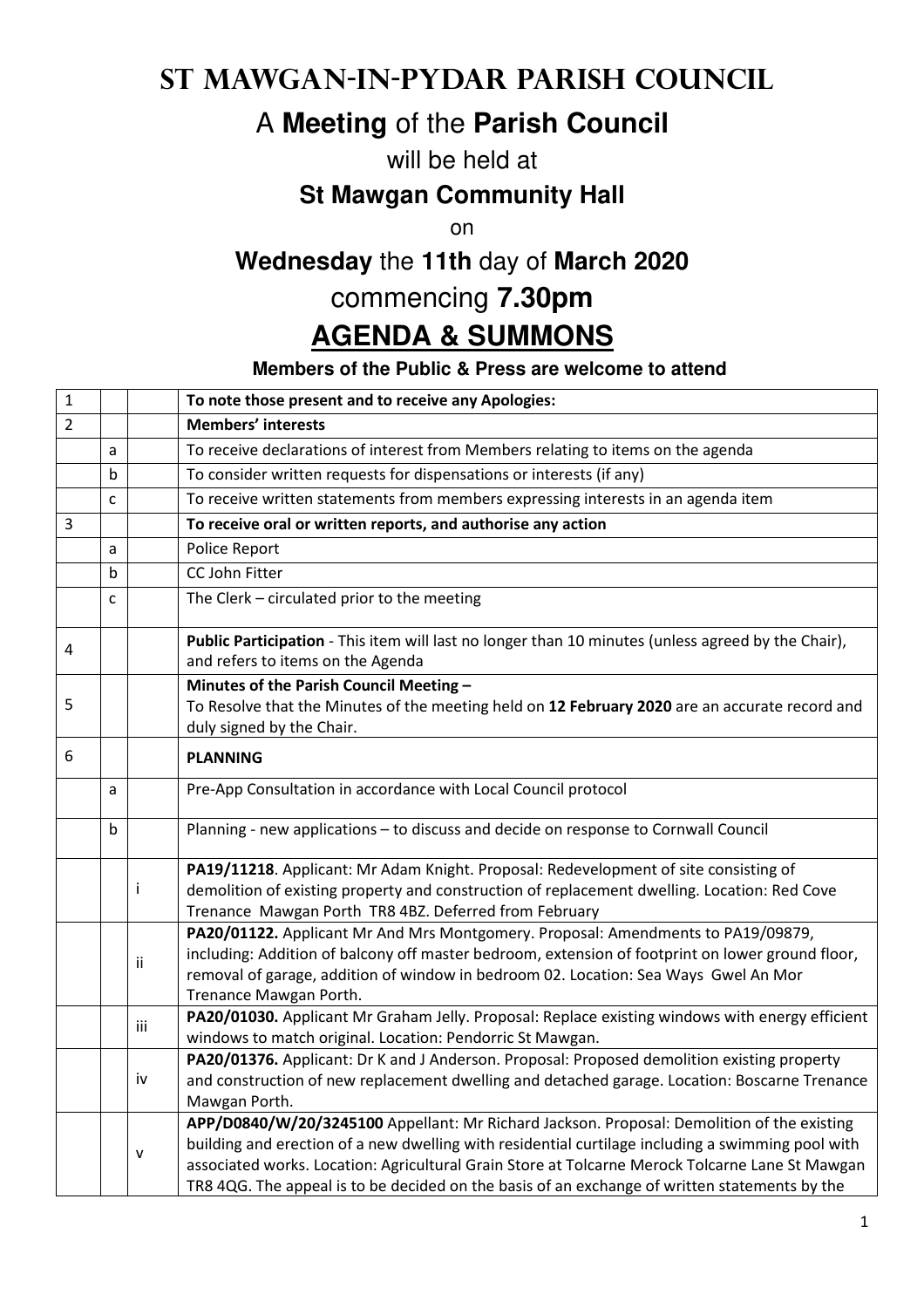|                |              |     | parties and a site visit by an Inspector. All representations must be received by Planning<br>Inspectorate by 30 March 2020. |
|----------------|--------------|-----|------------------------------------------------------------------------------------------------------------------------------|
|                |              |     | PA19/07954. Applicant Mr H Anscombe. Proposal: Change of use of outbuilding to a holiday let                                 |
|                |              | vi  | and construction of an additional holiday cabin. Location: Natural Bridges St Mawgan.                                        |
|                | C            |     | To consider planning applications received before meeting                                                                    |
|                |              |     |                                                                                                                              |
|                | d            |     | To note Advices and Decisions by Cornwall Council:                                                                           |
|                |              |     | PA19/09635 APPROVED Applicant: Mr and Mrs Chapman Proposal: Construction of a single                                         |
|                |              |     | storey extension. Location: Trevenna Forge St Mawgan TR8 4EZ.                                                                |
|                |              |     | PA19/10479 APPROVED Applicant: Dr Fiona Dod. Proposal: Reserved matters application                                          |
|                |              | Ϊİ  | following outline permission PA18/10850 - replacement of building with a live/work unit (self-                               |
|                |              |     | build). Location: Barn East of Gluvian Flamank Farm Mawgan Porth TR8 4AW.                                                    |
|                |              |     | PA19/10940 APPROVED Applicant: Mr Jon Cooper. Proposal: Replacement of existing summer                                       |
|                |              | iii | house with timber clad ancillary building to form home gym/office. Location: Hylton Lanvean St                               |
|                |              |     | Mawgan TR8 4EY.                                                                                                              |
|                |              |     | PA19/06928 APPROVED Applicant: Susan & William Schofield. Proposal: Demolition of existing                                   |
|                |              | iv  | farm buildings & construction of two dwellings (Prior Approval previously granted for conversion                             |
|                |              |     | of two dwellings under PA19/04115). Location: Barn North East of High Cove Farm Trenance                                     |
|                |              |     | Mawgan Porth TR8 4BY.                                                                                                        |
|                |              |     | PA19/08403 Failed to determine Applicant: Mr Richard Jackson. Proposal: Demolition of the                                    |
|                |              | v   | existing building and erection of a new dwelling with residential curtilage including a swimming                             |
|                |              |     | pool with associated works. Location: Agricultural Grain Store at Tolcarne Merock Tolcarne Lane                              |
|                |              |     | St Mawgan TR8 4AG.                                                                                                           |
|                | e            |     | 5 day-Protocol for Local Councils                                                                                            |
|                | $\mathbf f$  |     | To discuss planning enforcement issues - to refer any new issues and updates - if any                                        |
| $\overline{7}$ |              |     | WORKING GROUPS - to receive reports (if any), and agree any necessary action and expenditure:                                |
|                | a            |     | Amenities - Notification of Play Area Inspection in April for St Mawgan-in-Pydar Parish Council. To                          |
|                |              |     | approve costs of £72.00 + vat.                                                                                               |
|                |              |     | St Mawgan toilets - To approve the application for a grant to Denzell Downs Community Benefit                                |
|                |              |     | Fund in the sum of £5000                                                                                                     |
|                |              | ii  | Burial Ground - Burial Ground Survey                                                                                         |
|                | b            |     | Transport and Rights of Way -                                                                                                |
|                |              |     | Parking at Carloggas Close                                                                                                   |
|                |              | ii  | Footpath - Bus Stop top of Carloggas                                                                                         |
|                | $\mathsf{C}$ |     |                                                                                                                              |
|                |              |     | <b>Beach and Environment</b>                                                                                                 |
|                | d            |     | Neighbourhood Plan                                                                                                           |
|                | e            |     | Cornwall Airport Newquay & Search and Rescue Helicopter                                                                      |
|                | f            |     | St Mawgan Community Hall                                                                                                     |
|                | g            |     | Healthwatch - St Columb Surgery                                                                                              |
| 8              |              |     | <b>REPORTS FROM MEETINGS:</b>                                                                                                |
|                |              |     |                                                                                                                              |
| 9              |              |     | To note and discuss (if appropriate) the correspondence received since the last meeting and any                              |
|                |              |     | associated actions and expenditure:                                                                                          |
|                |              |     | Cornwall Council Climate Change Development Planning Document                                                                |